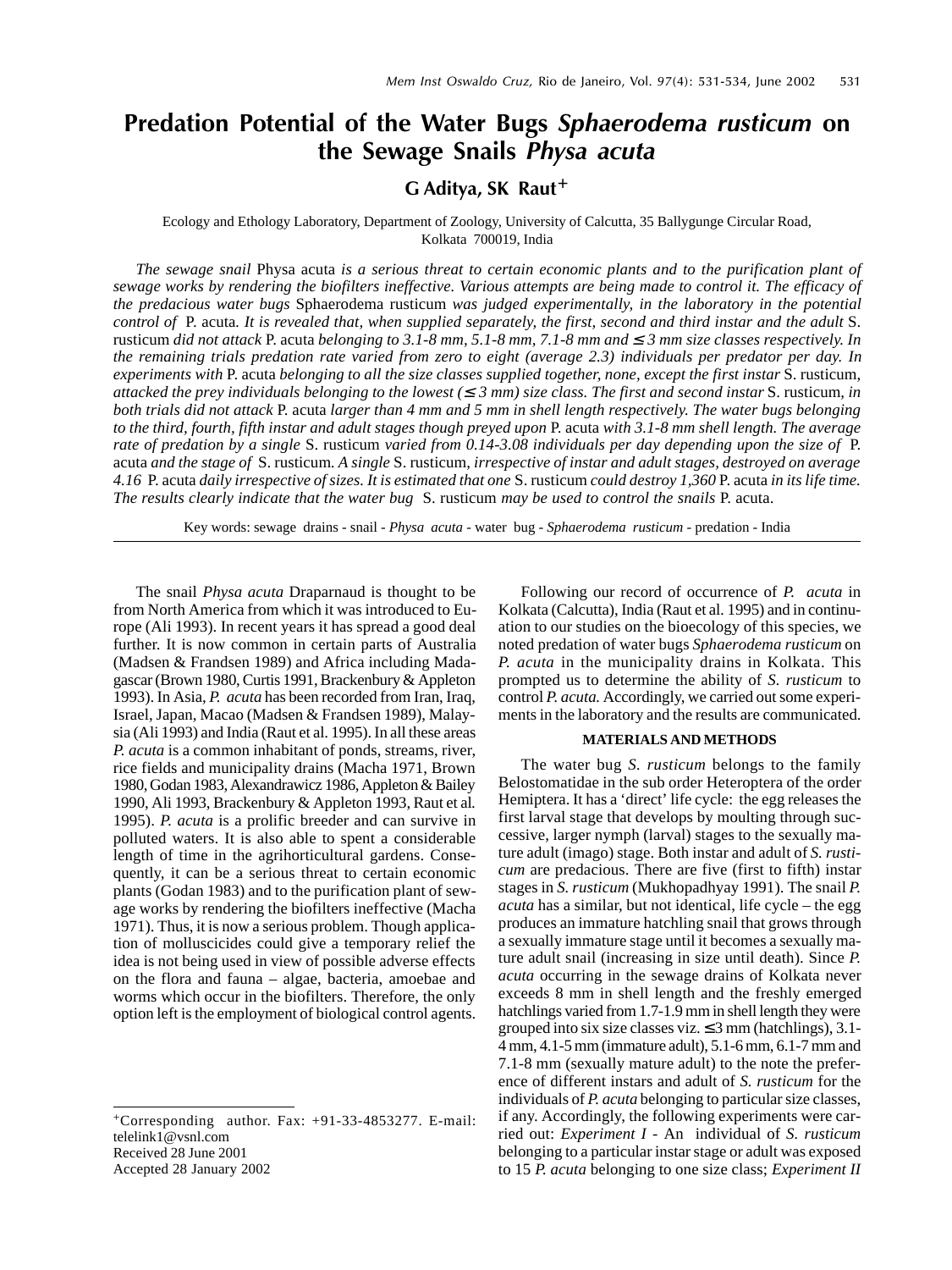*-* An individual of *S. rusticum* belonging to a particular instar stage or adult was exposed to 15 *P. acuta* belonging to all the size classes in different combinations, including at least one but never more than ten individuals from a size class, together.

To have the different stages of *S. rusticum* a dozen adult individuals, each with an egg raft on the back, were collected from the pond located in the Ballygunge Science College campus, University of Calcutta, Kolkata, India, during June 26-July 20, 2000. They were maintained in plastic containers containing pond water. Adequate numbers of fresh water snails *Lymnaea* (*Radix*) *luteola* belonging to different size classes were released into the container from time to time with a view to supply food to the water bugs (Raut et al. 1988). The eggs hatched in due course and larval stages, first to fifth, were obtained subsequently, as needed for experiments.

The snails *P. acuta* belonging to different size classes were collected twice, 1,000 on each occasion, from the sewage drains where the water bugs were collected, by the second week of July 2000. These snails were kept in pond water in large plastic containers with a supply of lettuce food ad libitum. The snails deposited a large number of egg masses daily. Some egg masses were scraped carefully from the wall of the plastic container, kept and maintained in small glass beakers containing pond water to get the newly hatched *P. acuta*.

Experiments were carried out in plastic containers, each 15 cm in diameter and 4 cm in depth containing 650 ml pond water. The mouth of the container was closed with a piece of muslin. The container was left undisturbed for 24 h. Then, the muslin was removed and the water was released into an enamel tray. The empty shells (sometimes with a little portion of visceral mass inside the shell) of *P. acuta* were isolated and counted to record the rate of predation of the water bug in question. For each individual of *S. rusticum*, irrespective of nymphs and adult, six trials were made with each size class of the prey snails *P. acuta.* A further 36 trials were carried out with mixed sizes of *P. acuta*. An individual, belonging to a particular instar or adult stage of *S. rusticum,* was used for a maximum of three trials. Fresh *P. acuta* were supplied for each trial. Control trials were carried out simultaneously in all cases by keeping the snails in the containers to note the normal mortality rate daily, in respect to the experiments designed. Several trials were carried out side by side and the observations were completed between July 23 and August 6, 2000. In all cases mean and standard error (SE) were calculated. Analysis of variance (ANOVA) was applied (Campbell 1989) to ascertain the effects of the stage of *S. rusticum* on (i) the rate of predation on a definite size class or total snails consumed, irrespective of size classes, and (ii) the rate of predation on the individuals of one size class supplied alone or in combination with other size classes.

#### **RESULTS**

*Experiment I -* First, second, third instar and adult *S. rusticum* did not attack *P. acuta* with 3.1-8 mm, 5.1-8 mm, 7.1-8 mm and  $\leq$  3 mm in shell length respectively. In the remaining trials, the average rate of predation varied from  $0.17 \pm 0.41$  to  $5.5 \pm 1.64$  individuals per predator per day in respect to the size of the prey individuals concerned (Table I). The results of ANOVA tests clearly indicate that the rate of predation differs significantly ( $P < 0.001$ :  $F = 6.88$ , df = 3) with the stages of *S. rusticum*.

*Experiment II -* The water bugs, except the first instar, did not attack *P. acuta* belonging to the lowest size class. Also, the largest prey individuals belonging to 4.1-8 mm and 5.1-8 mm size classes were not attacked by the first and second instar *S. rusticum* respectively. In other cases, the rate of predation varied from zero to seven individuals per predator per day (Table II). Though *S. rusticum* belonging to third, fourth, fifth instar and adult stages preyed upon *P. acuta* having 3.1-8 mm in shell length, the rate of predation varied to some extent (Table II). Such variations in predation rates are statistically significant ( $P <$  $0.05$ : F = 4.26, df = 3) as is evident from the results of ANOVA tests. That is, the rate of predation differs significantly with the stages of *S. rusticum.*

In both the experiments *S. rusticum* belonging to the third, fourth, fifth instar and adult stages preyed upon *P.*

| . . |  |
|-----|--|
|-----|--|

Range and (mean ± SE) number of *Physa acuta* destroyed by one *Sphaerodema rusticum* per day (n = 6 replicates; each nymph/ adult was exposed to each size class of *P. acuta* separately)

| Size class (shell<br>length in mm)<br>of <i>P. acuta</i> | S. rusticum                |                              |                              |                              |                              |                              |  |  |
|----------------------------------------------------------|----------------------------|------------------------------|------------------------------|------------------------------|------------------------------|------------------------------|--|--|
|                                                          | 1st instar                 | 2nd instar                   | 3rd instar                   | 4th instar                   | 5th instar                   | Adult                        |  |  |
| $\leq$ 3                                                 | $1-3$<br>$(2.17 \pm 0.75)$ | $0 - 3$<br>$(1.33 \pm 1.21)$ | $0 - 5$<br>$(2.0 \pm 2.45)$  | $0 - 3$<br>$(1.83 \pm 0.75)$ | $0-1$<br>$(0.17 \pm 0.41)$   |                              |  |  |
| $3.1 - 4$                                                | 0                          | $1-2$<br>$(1.50 \pm 0.55)$   | $1 - 3$<br>$(1.88 \pm 0.75)$ | $1 - 3$<br>$(2.0 \pm 0.89)$  | $2 - 8$<br>$(4.33 \pm 2.25)$ | $4-6$<br>$(4.83 \pm 0.75)$   |  |  |
| $4.1 - 5$                                                | $\Omega$                   | $0 - 1$<br>$(0.17 \pm 0.41)$ | $1-2$<br>$(1.33 \pm 0.52)$   | $1 - 4$<br>$(2.88 \pm 0.75)$ | $1-5$<br>$(3.5 \pm 1.76)$    | $2 - 6$<br>$(4.16 \pm 1.47)$ |  |  |
| $5.1 - 6$                                                | $\overline{0}$             | $\theta$                     | $0-1$<br>$(0.66 \pm 0.52)$   | $1-3$<br>$(2.0 \pm 0.89)$    | $2 - 5$<br>$(4.17 \pm 1.17)$ | $3 - 7$<br>$(5.5 \pm 1.64)$  |  |  |
| $6.1 - 7$                                                | 0                          | $\Omega$                     | $0-1$<br>$(0.17 \pm 0.41)$   | $0-2$<br>$(1.0 \pm 0.89)$    | $3-4$<br>$(3.33 \pm 0.52)$   | $3 - 7$<br>$(4.8 \pm 1.33)$  |  |  |
| $7.1 - 8$                                                | $\Omega$                   | $\Omega$                     | 0                            | $0-1$<br>$(0.17 \pm 0.41)$   | $0 - 3$<br>$(1.5 \pm 1.05)$  | $1 - 4$<br>$(2.5 \pm 1.05)$  |  |  |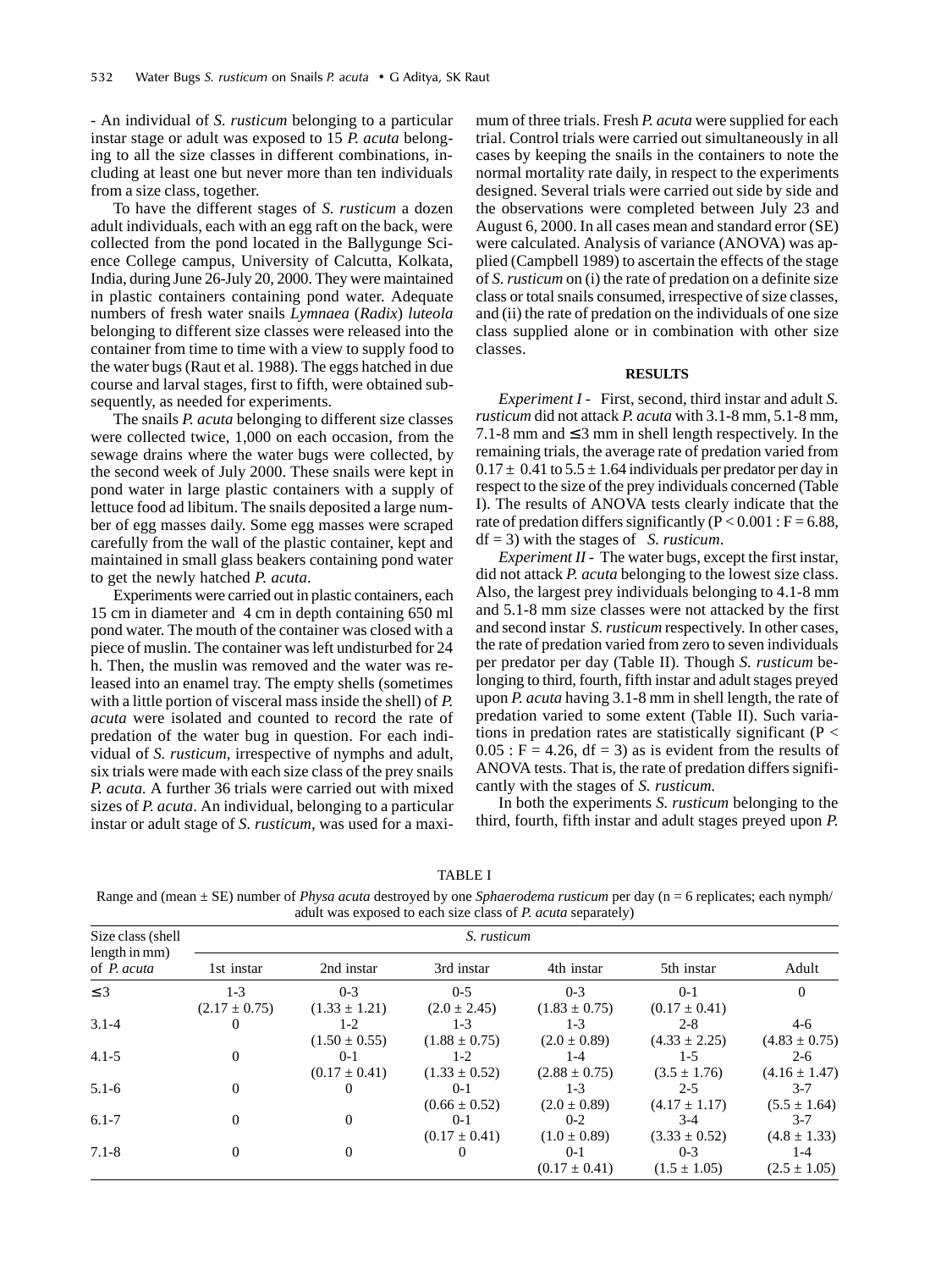| Size class (shell<br>length in mm)<br>of P. acuta | S. rusticum                  |                               |                              |                              |                              |                              |  |  |  |
|---------------------------------------------------|------------------------------|-------------------------------|------------------------------|------------------------------|------------------------------|------------------------------|--|--|--|
|                                                   | 1st instar                   | 2nd instar                    | 3rd instar                   | 4th instar                   | 5th instar                   | Adult                        |  |  |  |
| $\leq$ 3                                          | $1-4$<br>$(2.17 \pm 0.9)$    | $\Omega$                      | 0                            | $\overline{0}$               | $\theta$                     | $\Omega$                     |  |  |  |
| $3.1 - 4$                                         | $0 - 1$<br>$(0.08 \pm 0.28)$ | $0 - 3$<br>$(1.03 \pm 0.96)$  | $0 - 4$<br>$(0.78 \pm 1.1)$  | $0 - 2$<br>$(0.5 \pm 0.8)$   | $0 - 2$<br>$(0.77 \pm 0.8)$  | $0 - 2$<br>$(0.39 \pm 0.68)$ |  |  |  |
| $4.1 - 5$                                         | 0                            | $0-20-2$<br>$(0.22 \pm 0.48)$ | $0 - 3$<br>$(1.17 \pm 1.1)$  | $0 - 6$<br>$(1.67 \pm 1.6)$  | $0 - 5$<br>$(1.61 \pm 1.51)$ | $0 - 6$<br>$(1.56 \pm 1.28)$ |  |  |  |
| $5.1 - 6$                                         | $\overline{0}$               |                               | $0-2$<br>$(0.47 \pm 0.64)$   | $0 - 3$<br>$(0.97 \pm 0.94)$ | $0 - 4$<br>$(1.51 \pm 1.32)$ | $0 - 6$<br>$(2.14 \pm 1.8)$  |  |  |  |
| $6.1 - 7$                                         | $\theta$                     | $\Omega$                      | $0 - 2$<br>$(0.42 \pm 0.55)$ | $0 - 2$<br>$(0.64 \pm 0.75)$ | $0 - 5$<br>$(1.83 \pm 1.43)$ | $0 - 6$<br>$(2.69 \pm 1.87)$ |  |  |  |
| $7.1 - 8$                                         | $\boldsymbol{0}$             | 0                             | $0-1$<br>$(0.14 \pm 0.35)$   | $0 - 2$<br>$(0.33 \pm 0.53)$ | $0 - 3$<br>$(0.94 \pm 0.97)$ | $0 - 7$<br>$(3.08 \pm 1.67)$ |  |  |  |

TABLE II

Range and (mean ± SE) number of *Physa acuta* destroyed by one *Sphaerodema rusticum* per day (n = 36 replicates; each nymph/ adult was exposed to 15 *P. acuta* individuals belonging to six size classes together, in different combinations)

*acuta* belonging to most of the size classes (Tables I, II). However, the ANOVA tests revealed that only the rate of predation by the adults differed significantly ( $P < 0.01$ : F  $= 11.8$ , df  $= 1$ ) with the size of prey individuals in respect to availability of prey individuals of one specific size class; and the selection of prey individuals of a specific size among mixed size populations of *P. acuta*.

In control experiments, no *P. acuta*, irrespective of the size classes, died during any 24 h period.

#### **DISCUSSION**

From the results it appears that the water bug *S. rusticum* is an effective predator of the snail *P. acuta.* It is also evident that the rate of predation is dependent on the stages (instar and adult) of the predator and the size of the prey individuals. Of the six different stages of *S. rusticum,* the fourth and fifth instar individuals are most effective so far, as they attack the prey snails irrespective of their sizes. Adult *S. rusticum* kill the greatest number of snails even though they ignore the smallest, hatchling snails. Since the first and second instar *S. rusticum* do not attack larger snails, it is most likely that they are unable to capture them. Similarly, the failure of larger bugs to eat the smallest snails is, perhaps, due to a handling problem. It is known that water bugs face certain problems in feeding upon the prey snails belonging to different size classes and the possible explanations have been given by Raut and Saha (1989) on the basis of their observations on the predation of the water bugs *S. annulatum* on the snails *Indoplanorbis exustus*, *Lymnaea* (*Radix*) *acuminata, L.* (*R.*) *luteola* and *Gyraulus convexiusculus.*

Adult *S. rusticum* prey equally upon most sizes of *P. acuta* and the variations in number of individuals consumed seem to be related to the greater amount of food present in the larger snails. Thus, 2.5 individuals of 7.1-8 mm shell length are equivalent to 4.8 individuals of 6.1-7 mm or 5.5 individuals of 5.1-6 mm size class*.* As we have no knowledge regarding palatability of the prey in respect to their age and/or size, the gradual fall in the rate of predation with the increasing size of the prey individuals is,

absolutely, governed by the amount of food materials the prey individuals contain. This could be judged from the observed destruction of 4.83, 4.16, 5.5, 4.8 and 2.5 snails without choice of size (Table I), and 0.39, 1.56, 2.14, 2.69 and 3.08 snails with choice of size (Table II) for the successive size classes. In the field, all sizes of snails will probably be available and adult *S. rusticum* would attack some smaller snails, even if larger ones were available. In nature, in absence of other kind of foods, it is probable that an adult *S. rusticum* would kill, on average, a total of 9.86 *P. acuta* per day. Of course, it requires field trials to see what really happens.

Fresh water snails are attacked by a number of predators (Hyman 1967, Bay et al*.* 1976). Though *P. acuta*, at present, is found in different parts of the globe, reports on their predators in the introduced areas are scarce. In South Africa, Wilken and Appleton (1991) have shown experimentally that *P. acuta* is significantly less susceptible to attack by the indigenous malacophagous leech, *Helobdella conifera*, than several indigenous species. Maharaj et al*.* (1992) also obtained similar result using the larvae of the indigenous sciomyzid flies, *Sepedon neavei* and *S. scapularis* in South Africa. In contrast, Voelker (1966, 1968) is of the opinion that a larva of water bug *Limnogeton fieberi* consumes, on average, 2.7 individuals of the fresh water snails *Biomphalaria glabrata* and *P. acuta* in a day. Thus, it appears that a clear-cut account on the rate of predation on *P. acuta* by any predator is not yet available.

From the present study it is evident that a single *S. rusticum* on average destroy 4.16 individuals of *P. acuta* per day. Since a larva of *S. rusticum* takes on average 39 days to attain the adult stage and an adult bug on average survives for 288 days (Mukhopadhyay 1991), a single *S. rusticum* could, potentially, destroy 1,360 *P. acuta* individuals in its life time. As the first and second instar *S. rusticum* predominate in nature (Mukhopadhyay 1991), and they feed absolutely on the hatchling  $( \leq 3 \text{ mm})$  and immature (3.1-5 mm) *P. acuta* individuals, efficient management of the predator (*S. rusticum*) population in the